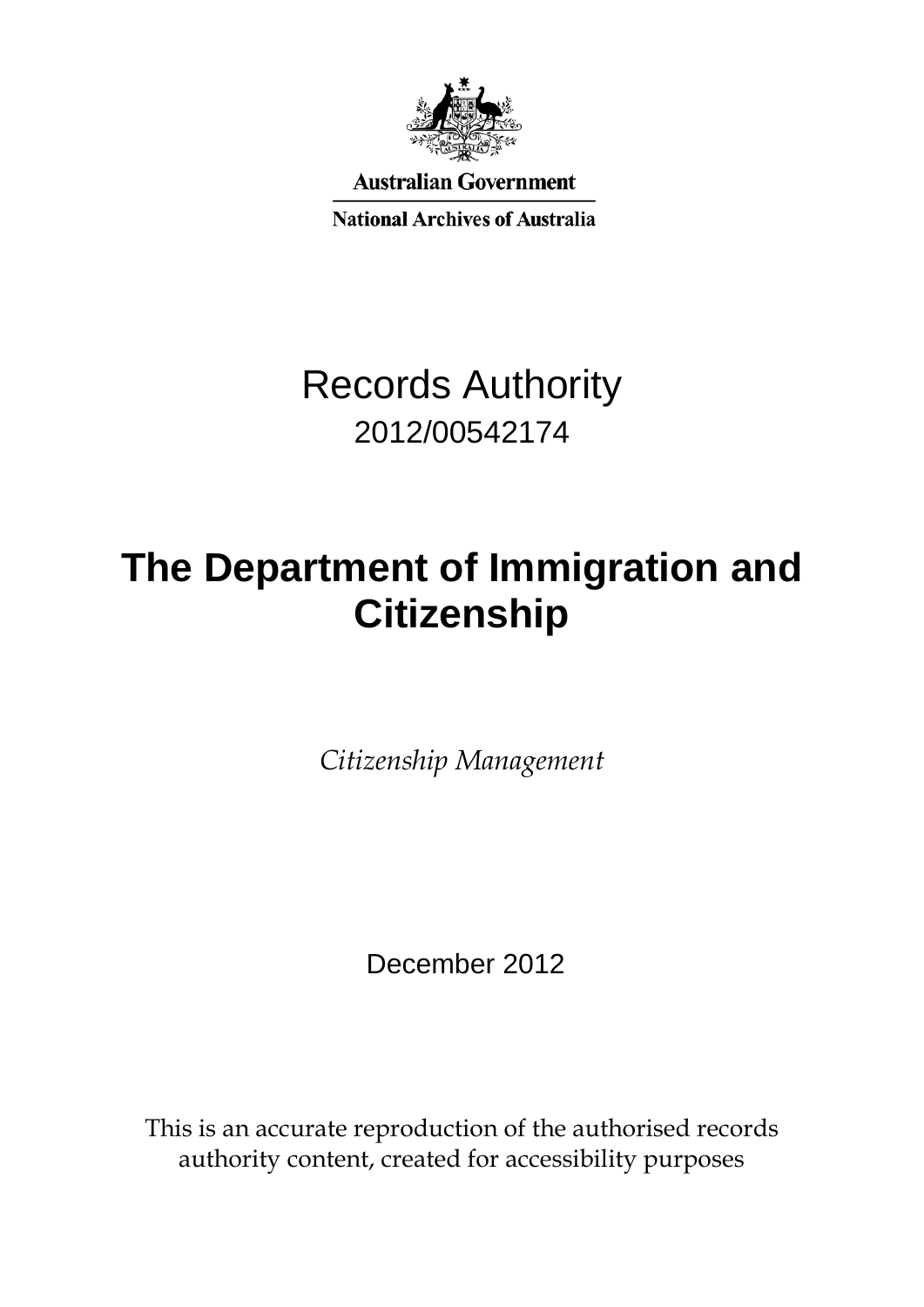### **CONTENTS**

| <b>INTRODUCTION</b>           |  |
|-------------------------------|--|
|                               |  |
| <b>CONTACT INFORMATION</b>    |  |
| <b>AUTHORISATION</b>          |  |
| <b>CITIZENSHIP MANAGEMENT</b> |  |

© Commonwealth of Australia 2012

This work is copyright. Apart from any use as permitted under the *Copyright Act 1968,* no part may be reproduced by any process without prior written permission from the National Archives of Australia. Requests and inquiries concerning reproduction and rights should be directed to the Publications Manager, National Archives of Australia, PO Box 7425, Canberra Mail Centre ACT 2610, Australia.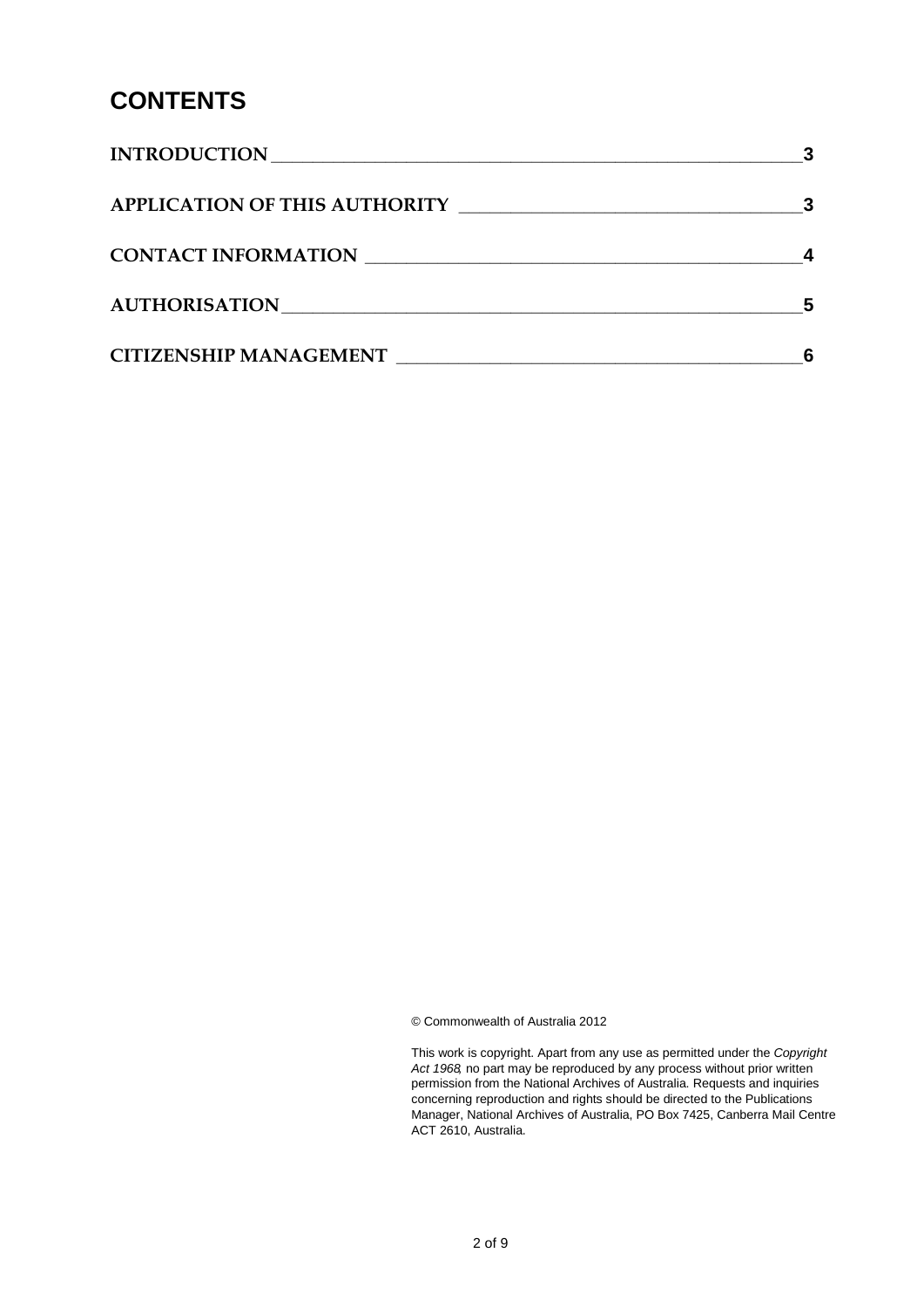#### <span id="page-2-0"></span>**INTRODUCTION**

The Department of Immigration and Citizenship and the National Archives of Australia have developed this Records Authority to set out the requirements for keeping or destroying records for the core business area of Citizenship Management. It represents a significant commitment on behalf of the Department of Immigration and Citizenship to understand, create and manage the records of its activities.

This Authority is based on the identification and analysis of the business of the Department of Immigration and Citizenship. It takes into account the agency's legal and organisational records management requirements, and the interests of stakeholders, the agency and the National Archives of Australia.

The Authority sets out those records that need to be retained as national archives and specifies the minimum length of time that temporary records need to be kept. This Authority gives the Department of Immigration and Citizenship permission under the *Archives Act 1983*, for the destruction of the temporary records described after the minimum retention period has expired. Retention periods for these temporary records are based on: an assessment of business needs; broader organisational accountability requirements; and community expectations, and are approved by the National Archives of Australia on the basis of information provided by the agency.

As changes in circumstances may affect future records management requirements, the periodic review of this Authority is recommended. All amendments must be approved by the National Archives.

### <span id="page-2-1"></span>**APPLICATION OF THIS AUTHORITY**

- 1. This Authority partially supersedes Records Authorities RDA 902 and RDA 1032 that were both issued to the Department of Immigration and Multicultural Affairs in September 1991:
	- This Authority supersedes classes 7.1 to 7.5 inclusive and 17.1 to 17.8 inclusive in RDA 902 and classes 3.1 to 3.3 inclusive in RDA 1032. These superseded classes cannot be used after the date of issue of this Authority.
	- This Authority replaces coverage for citizenship management policy, procedure and precedent forming matters under classes 1.1 and 1.2 of RDA 902. These classes cannot be used for citizenship management policy, procedure and precedent forming matters after the date of issue of this Authority.
- 2. This Authority is to be used to determine how long records must be kept. Records are matched to the relevant core business and records class in the Authority.
	- Where the minimum retention period has expired and the records are not needed for agency business they should be destroyed as authorised in this Authority.
	- Records that have not reached the minimum retention period must be kept until they do.
	- Records that are identified as Retain as National Archives (RNA) are to be transferred to the National Archives of Australia for preservation.
- 3. This Authority should be used in conjunction with general records authorities such as:
	- the Administrative Functions Disposal Authority (AFDA) and/or AFDA Express issued by the National Archives to cover business processes and records common to Australian Government agencies;
	- General Records Authority (31) for source (including original) records that have been copied, converted or migrated.
- 4. The Normal Administrative Practice (NAP) provision of the *Archives Act 1983* gives agencies permission to destroy certain records without formal authorisation. This usually occurs where records are duplicated, facilitative or for short-term use only. NAP does not replace arrangements agreed to in this Authority but can be used as a tool to assist in identifying records for destruction together with an agency's Records Authority or Authorities, and with AFDA and AFDA Express. The National Archives recommends that agencies develop and implement a Normal Administrative Practice policy. Advice and guidance on destroying records as a normal administrative practice and on how to develop an agency NAP policy is available from the National Archives' website at **[www.naa.gov.au](http://www.naa.gov.au/)**.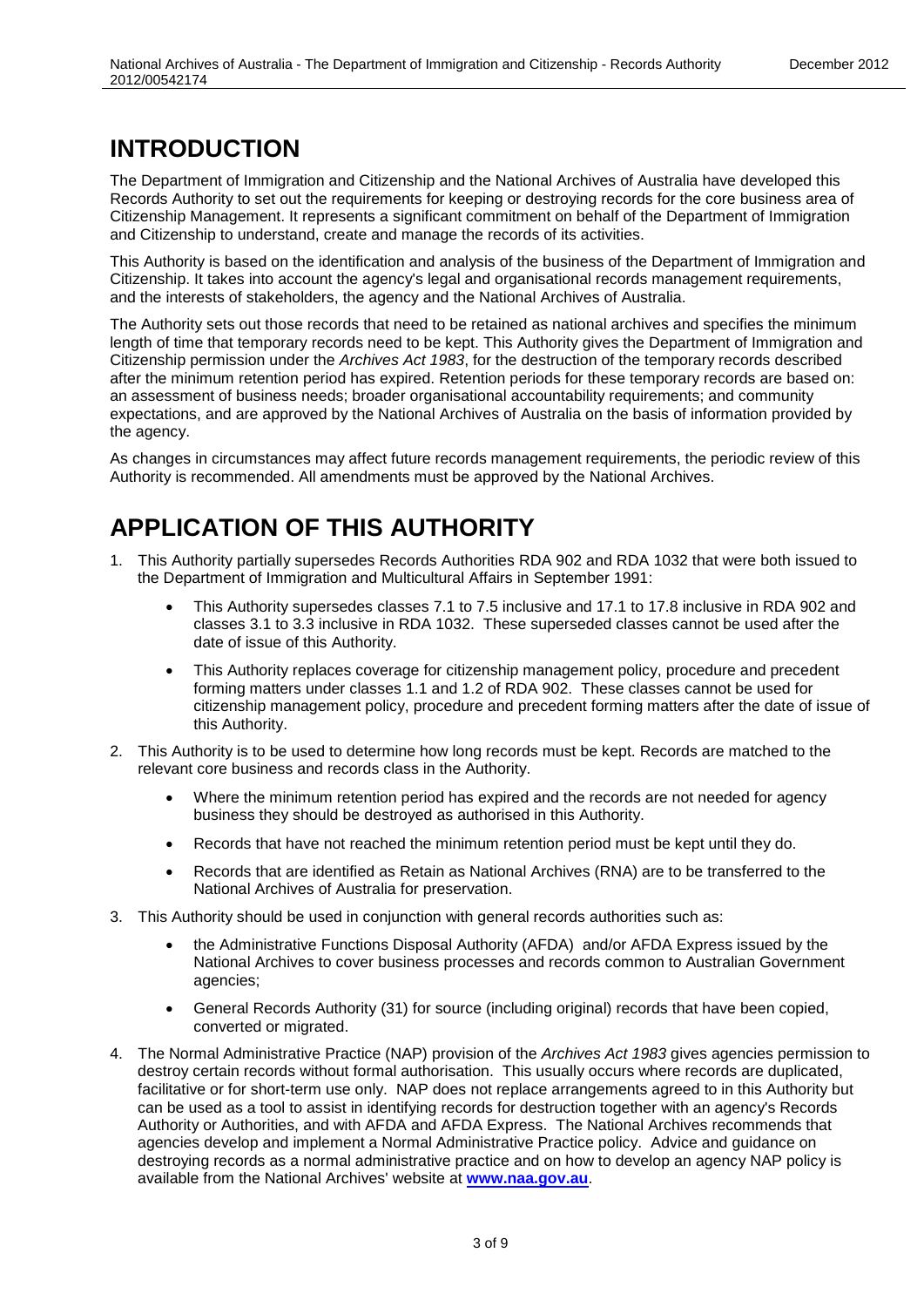- 5. Records that are reasonably likely to be needed as evidence in a current or future judicial proceeding or are subject to a request for access under the *Archives Act 1983*, the *Freedom of Information Act 1982* or any other relevant Act must not be destroyed until the action has been completed.
- 6. Records subject to a disposal freeze must not be destroyed until the freeze has been lifted. Further information about disposal freezes and whether they affect the application of this Authority is available from the National Archives website at www.naa.gov.au.
- 7. Where the method of recording information changes (for example from a manual system to an electronic system, or when information is migrated from one system to a new system) this authority can still be applied, providing the records document the same core business. The information must be accessible for the period of time prescribed in this Authority. The Department of Immigration and Citizenship will need to maintain continuing access to the information, including digital information, for the periods prescribed in this records authority or until the information is transferred into the custody of the National Archives.
- 8. In general, retention requirements indicate a minimum period for retention. The Department of Immigration and Citizenship may extend minimum retention periods if it considers that there is an administrative need to do so, without further reference to the National Archives. Where the Department of Immigration and Citizenship believes that its accountability will be substantially compromised because a retention period or periods are not adequate, it should contact the National Archives for review of the retention period.
- 9. Records coming within 'Retain as national archives' classes in this Authority have been determined to be part of the archival resources of the Commonwealth under section 3C of the *Archives Act 1983*. The determination of Commonwealth records as archival resources of the Commonwealth obliges agencies to transfer the records to the National Archives when they cease to be current and, in any event, within 15 years of the records coming into existence, under section 27 of the *Archives Act 1983*.
- 10. Records in the care of agencies should be appropriately stored, managed and preserved. Agencies need to meet this obligation to ensure that the records remain authentic and accessible over time. Under Section 31 of the *Archives Act 1983*, access arrangements are required for records that become available for public access including those records that remain in agency custody.
- 11. Appropriate arrangements should be made with the National Archives when records are to be transferred into custody. The National Archives accepts for transfer only those records designated as national archives.
- 12. Advice on how to use this Authority is available from the Department of Immigration and Citizenship records manager. If there are problems with the application of the Authority that cannot be resolved, please contact the National Archives.

### <span id="page-3-0"></span>**CONTACT INFORMATION**

For assistance with this authority or for advice on other records management matters, please contact National Archives' Agency Service Centre.

Queen Victoria Terrace Tel: (02) 6212 3610 Parkes ACT 2600 Fax: (02) 6212 3989 Canberra Mail Centre ACT 2610 Website: **[www.naa.gov.au](http://www.naa.gov.au/)**

PO Box 7425 Email: **[recordkeeping@naa.gov.au](mailto:recordkeeping@naa.gov.au)**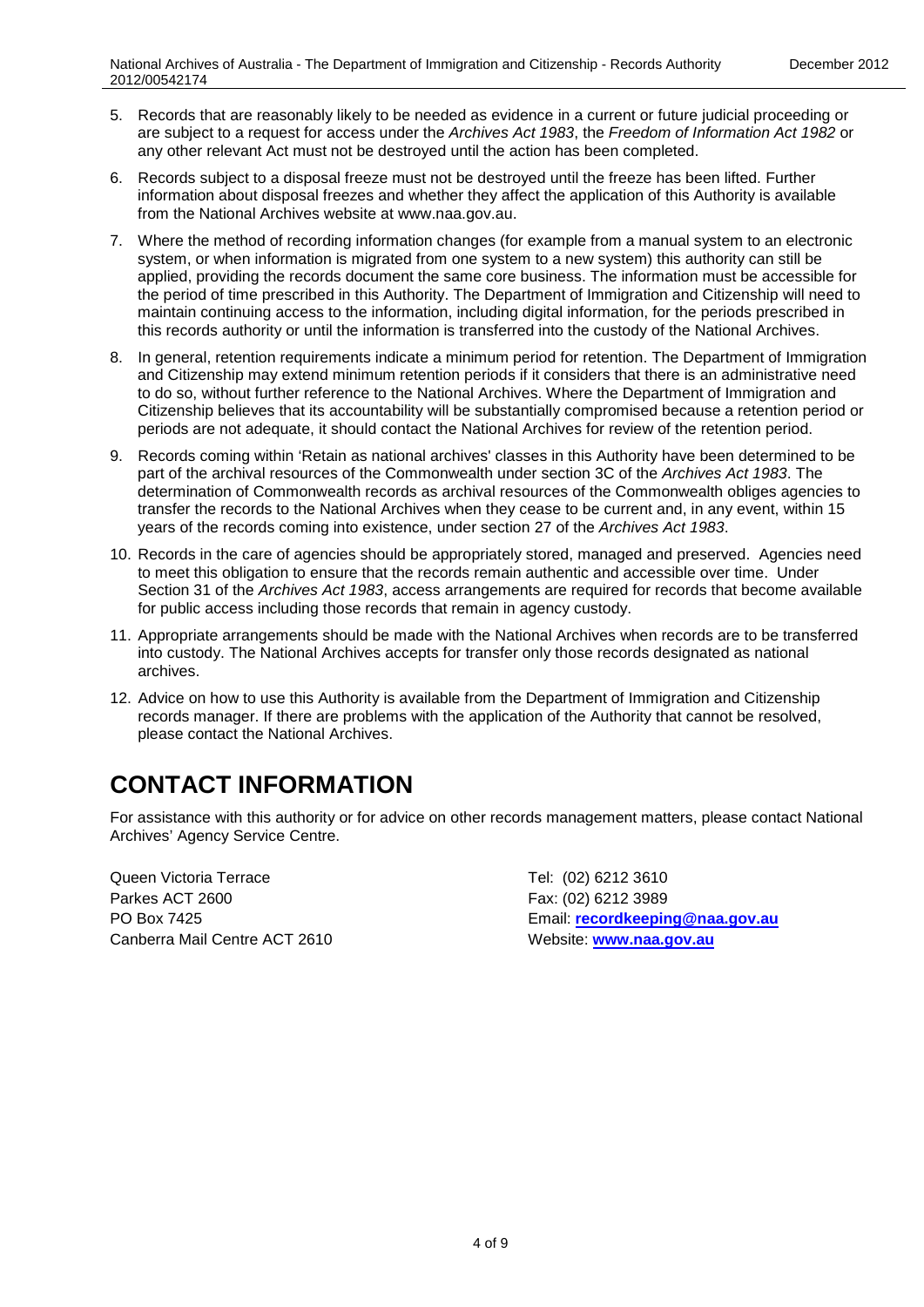#### <span id="page-4-0"></span>**AUTHORISATION**

#### **RECORDS AUTHORITY 2012/00542174**

| Person to whom notice of | Mr Martin Bowles PSM                      |
|--------------------------|-------------------------------------------|
| authorisation is given:  | <b>Acting Secretary</b>                   |
|                          | Department of Immigration and Citizenship |
|                          | <b>PO Box 25</b>                          |
|                          | Belconnen ACT 2616                        |

| <b>Purpose:</b> |                                                                                           | Authorises arrangements for the disposal of records in accordance with<br>Section 24(2)(b) of the Archives Act 1983                                                                             |
|-----------------|-------------------------------------------------------------------------------------------|-------------------------------------------------------------------------------------------------------------------------------------------------------------------------------------------------|
|                 |                                                                                           | Determines records classed as 'Retain as national archives' in this<br>Records Authority to be part of the archival resources of the<br>Commonwealth under section 3C of the Archives Act 1983. |
|                 |                                                                                           |                                                                                                                                                                                                 |
|                 | <b>Application:</b>                                                                       | All core business records relating to Citizenship Management.                                                                                                                                   |
|                 |                                                                                           | This authority gives permission for the destruction, retention or transfer to the National<br>Archives of Australia of the records described. This authority will apply only with the consent   |
|                 | of the agency currently responsible for the business documented in the records described. |                                                                                                                                                                                                 |
|                 | <b>Authorised by:</b>                                                                     | Date of issue:                                                                                                                                                                                  |
|                 | David Fricker                                                                             | 19 December 2012                                                                                                                                                                                |
|                 |                                                                                           |                                                                                                                                                                                                 |
|                 |                                                                                           |                                                                                                                                                                                                 |
|                 | Director-General<br>National Archives of Australia                                        |                                                                                                                                                                                                 |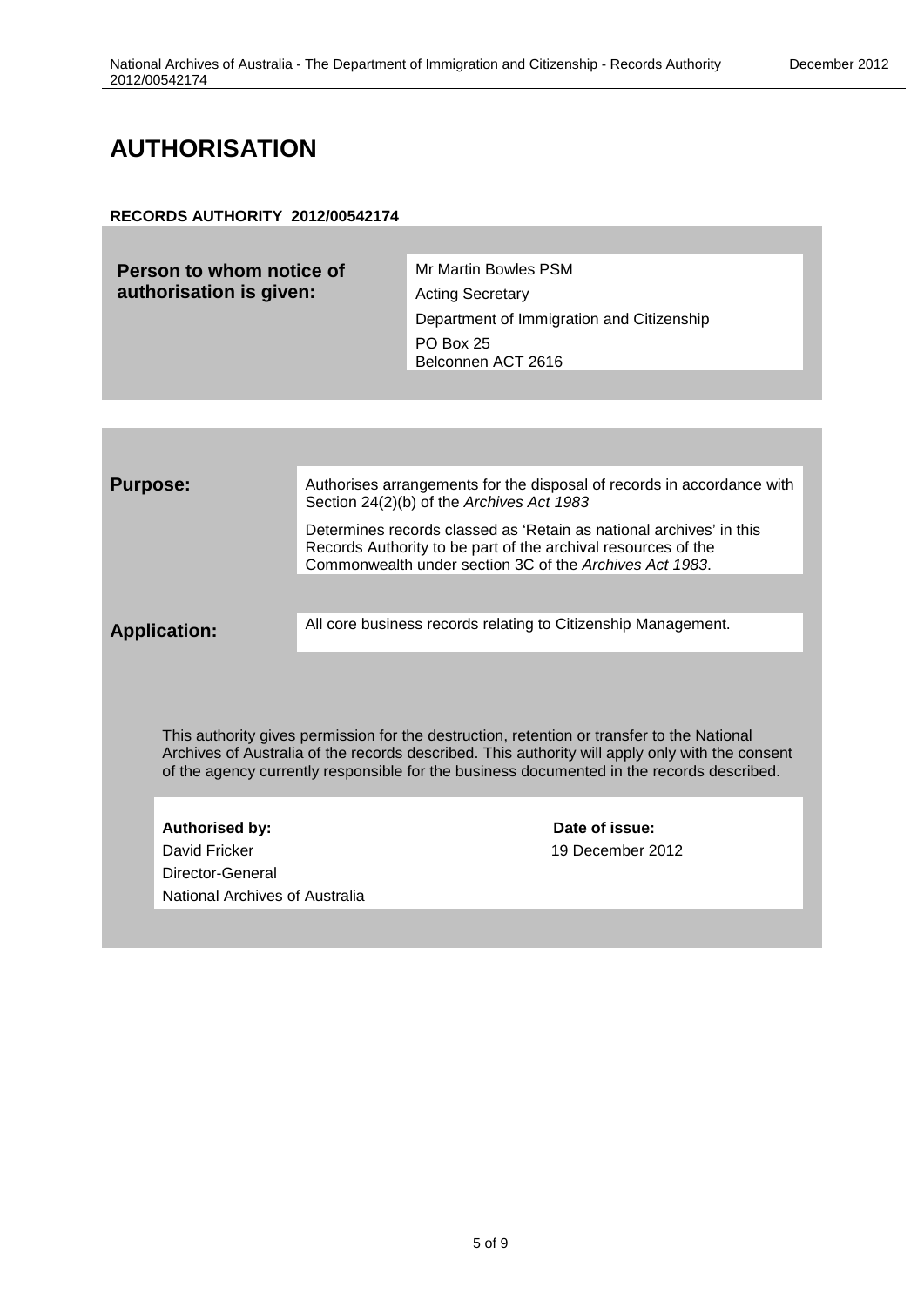<span id="page-5-0"></span>The core business of managing Australian citizenship, formerly known as naturalisation, in compliance with government legislation and policy. Includes citizenship acquisition by descent, overseas adoption and by the granting or conferral of citizenship after meeting set requirements. Includes individual requests for renunciation of citizenship and also resumption of citizenship. Also includes citizenship revocation, formerly known as deprivation. Includes promotion of citizenship.

Citizenship management includes the following activities specific to the core business:

- processing, assessing and decision-making on applications to acquire, cease or resume citizenship;
- processing, assessing and decision-making on citizenship revocations;
- designing, conducting and assessing citizenship requirements such as citizenship tests;
- reviewing and making findings on citizenship status;
- processing, assessing and decision-making on requests for evidence of citizenship;
- issuing of citizenship certificates and evidence of citizenship certificates;
- replacing lost citizenship certificates and destroying unissued certificates;
- managing appeals against citizenship decisions;
- managing citizen and non-citizen complaints;
- monitoring and enforcing of citizenship law including managing investigations into illegal citizenship practices and breaches of legislation;
- promoting Australian citizenship including designing, updating and distributing public information, promotional products and citizenship forms and applications; and
- managing Citizenship Day celebrations and citizenship ceremonies.

Citizenship management includes the following activities directly supporting the core business:

- preparing and presenting addresses;
- providing and receiving advice;
- establishing, maintaining and reviewing agreements;
- making arrangements;
- auditing;
- managing committees and meetings;
- managing agency conferences and attending external conferences;
- delegating powers and authorising actions;
- handling enquiries;
- evaluating and reviewing core business activities;
- liaising with government, professional, private and community groups including managing staff representation on community organisations;
- planning;
- developing policies and procedures;
- researching, reviewing and reporting;
- managing risks;
- implementing standards; and
- training industry, contractors and government.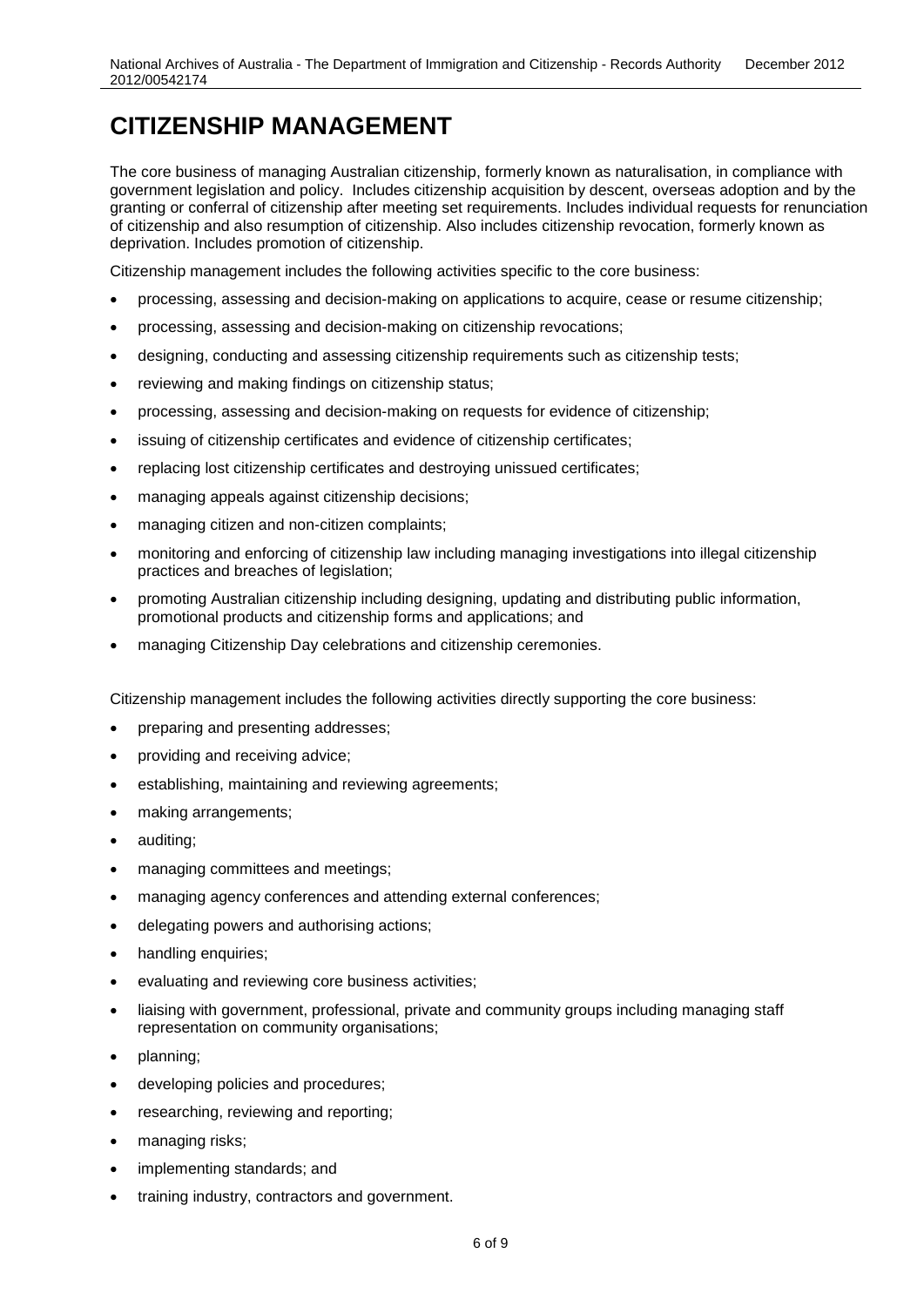*For managing the preparation and passage of citizenship legislation through parliament, use AFDA/AFDA EXPRESS - GOVERNMENT RELATIONS.* 

*For managing the development of proposals for new legislation and amendments to existing legislation, use AFDA/AFDA EXPRESS - STRATEGIC MANAGEMENT.*

*For managing tendering and contracting-out arrangements to support citizenship management, use AFDA/AFDA EXPRESS – PROCUREMENT.*

*For managing financial transactions such as accepting or refunding application fees, use AFDA/AFDA EXPRESS – FINANCIAL MANAGEMENT.*

*For staff training in citizenship management activities, use AFDA/AFDA EXPRESS – STAFF DEVELOPMENT.*

*For developing and publishing material to support citizenship management, use AFDA/AFDA EXPRESS – PUBLICATION.* 

*For developing and maintaining citizenship management business systems, use AFDA/AFDA EXPRESS – TECHNOLOGY & TELECOMMUNICATIONS.*

| <b>Class no</b> | <b>Description of records</b>                                                                                                                                                                                                                                                                                                                                                                         | <b>Disposal</b><br>action         |
|-----------------|-------------------------------------------------------------------------------------------------------------------------------------------------------------------------------------------------------------------------------------------------------------------------------------------------------------------------------------------------------------------------------------------------------|-----------------------------------|
| 61232           | Records which guide and direct the overall management and influence the<br>direction of citizenship management:                                                                                                                                                                                                                                                                                       | Retain as<br>National<br>Archives |
|                 | addresses by portfolio Minister or agency head;<br>$\bullet$<br>[For addresses by agency staff use class 61258]                                                                                                                                                                                                                                                                                       |                                   |
|                 | advice to or from the Minister, international organisations, government<br>$\bullet$<br>and non-government organisations;                                                                                                                                                                                                                                                                             |                                   |
|                 | internal advice that is precedent setting such as leads to a change of<br>$\bullet$<br>legislation, policy or procedures;<br>[For other internal advice use class 61258]                                                                                                                                                                                                                              |                                   |
|                 | committees with inter-government (State/Territory and overseas) and/or<br>$\bullet$<br>inter-agency representatives where the agency provides the Secretariat,<br>is the Commonwealth's main representative or plays a significant role;                                                                                                                                                              |                                   |
|                 | internal committees with high level internal representatives such as those<br>$\bullet$<br>chaired by agency executives;                                                                                                                                                                                                                                                                              |                                   |
|                 | policies including supporting records such as proposals, research papers,<br>$\bullet$<br>results of consultations and major drafts;<br>[For minor drafts and minor working papers of policies, and for minor<br>internal policies use class 61258]                                                                                                                                                   |                                   |
|                 | master sets of procedures, manuals, handbooks and directives that<br>$\bullet$<br>document the processes involved with the assessment of citizenship<br>applications and cases including investigations; [For the development of<br>master sets, use class 61235;<br>For other procedures use class 61258]                                                                                            |                                   |
|                 | evaluations, reviews and reports including documentation that provides<br>$\bullet$<br>context or support such as major drafts and summaries of consultation.<br>Includes reviews of known controversial issues such as the Australian<br>citizenship test.<br>[For documentation not required for context or support, and for minor and<br>routine internal evaluations and reports use class 61258] |                                   |
|                 | Records documenting Australian citizenship assessments, registration and<br>certification that have enduring value:                                                                                                                                                                                                                                                                                   |                                   |
|                 | applications and associated assessments, findings and decisions for<br>٠                                                                                                                                                                                                                                                                                                                              |                                   |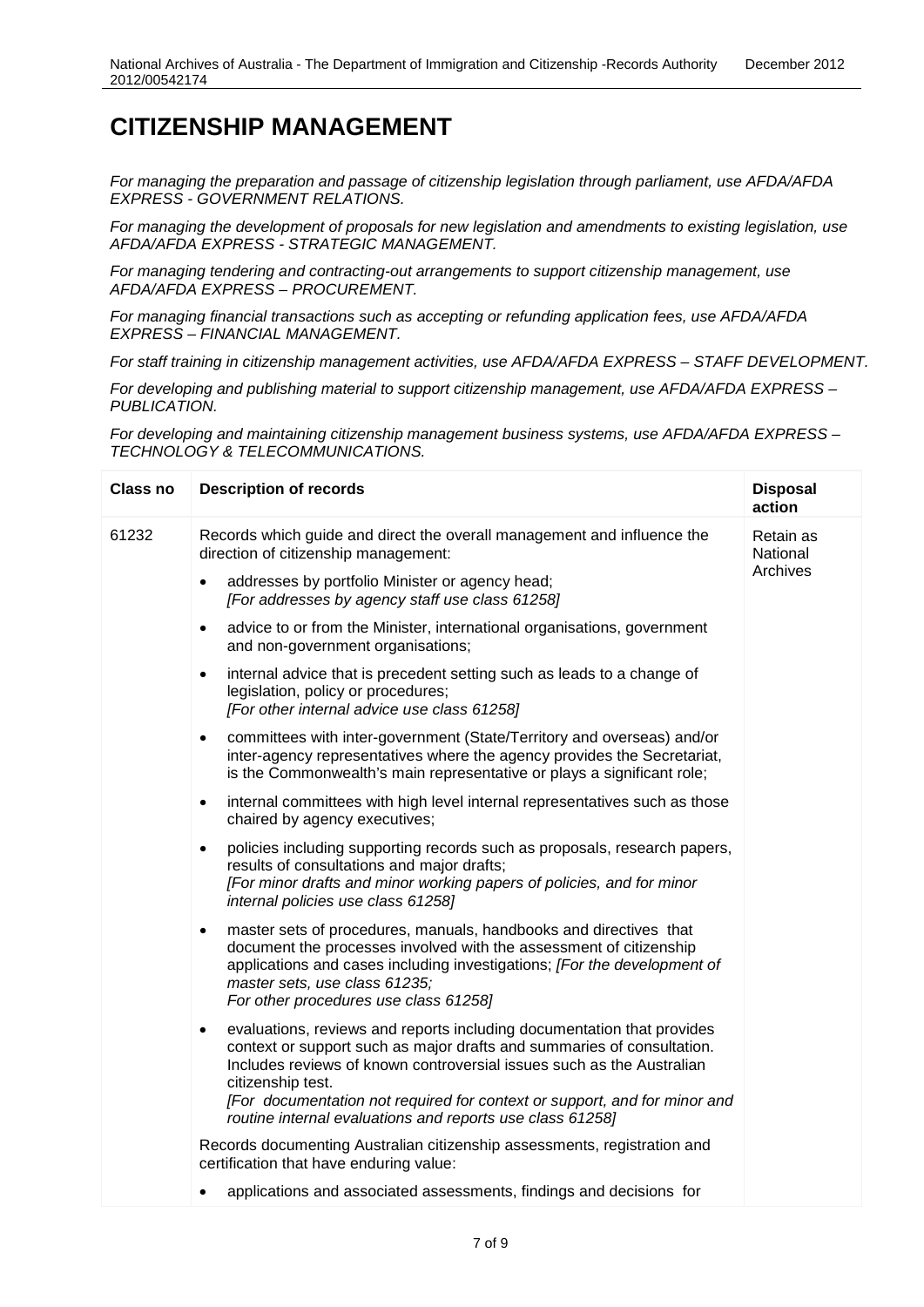| Class no | <b>Description of records</b>                                                                                                                                                                                                                                                                                                                                                                                                                                                                                                                                                                                                                                | <b>Disposal</b><br>action                          |
|----------|--------------------------------------------------------------------------------------------------------------------------------------------------------------------------------------------------------------------------------------------------------------------------------------------------------------------------------------------------------------------------------------------------------------------------------------------------------------------------------------------------------------------------------------------------------------------------------------------------------------------------------------------------------------|----------------------------------------------------|
| (cont)   | acquisition, renunciation, cessation or resumption of citizenship;                                                                                                                                                                                                                                                                                                                                                                                                                                                                                                                                                                                           |                                                    |
|          | assessments and decisions about the loss of citizenship including<br>$\bullet$<br>revocations and cancellations;                                                                                                                                                                                                                                                                                                                                                                                                                                                                                                                                             |                                                    |
|          | appeals and complaints where a precedent is set such as lead to a<br>٠<br>change of legislation, policy or procedures;<br>[For all other appeals and complaints use class 61258]                                                                                                                                                                                                                                                                                                                                                                                                                                                                             |                                                    |
|          | indexes of people who have been granted or lost citizenship;<br>٠                                                                                                                                                                                                                                                                                                                                                                                                                                                                                                                                                                                            |                                                    |
|          | registers for all citizenship processes including citizenship registers,<br>٠<br>citizenship certificate allocation register and registers of births overseas.<br>Includes data sets or equivalent from digital registers;                                                                                                                                                                                                                                                                                                                                                                                                                                   |                                                    |
|          | citizenship certificate design processes including major changes and<br>٠<br>security features;                                                                                                                                                                                                                                                                                                                                                                                                                                                                                                                                                              |                                                    |
|          | legacy naturalisation certificates 1904-1962;<br>$\bullet$                                                                                                                                                                                                                                                                                                                                                                                                                                                                                                                                                                                                   |                                                    |
|          | legacy colonial naturalisation records.<br>$\bullet$                                                                                                                                                                                                                                                                                                                                                                                                                                                                                                                                                                                                         |                                                    |
|          | Records of citizenship promotions and ceremonies that have enduring value :                                                                                                                                                                                                                                                                                                                                                                                                                                                                                                                                                                                  |                                                    |
|          | final versions of promotional material and any other official information for<br>public distribution;<br>[For records documenting the outcomes of promotional activities and<br>citizenship promotions such as programs and requirements, use class<br>61233]                                                                                                                                                                                                                                                                                                                                                                                                |                                                    |
|          | unique and important citizenship ceremonies (eg first ceremony in a<br>$\bullet$<br>locality, and ceremonies attended by the portfolio minister or higher<br>representation);<br>[For records of other citizenship ceremonies and of Citizenship Day<br>celebrations including their development and management, use class<br>61233;<br>For administrative arrangements to support celebrations and ceremonies,<br>use class 61236]<br>legacy 20th century records of national promotional initiatives such as the                                                                                                                                           |                                                    |
|          | Australian Citizenship Convention and the Good Neighbour Movement.                                                                                                                                                                                                                                                                                                                                                                                                                                                                                                                                                                                           |                                                    |
| 61233    | Records documenting:<br>the development and management of citizenship promotions, ceremonies<br>and Citizenship Day celebrations including ceremonial records;<br>[For ceremonial records of unique and important citizenship ceremonies,<br>use class 61232;<br>For administrative arrangements to support celebrations and ceremonies,<br>use class 61236]<br>formal investigations into breaches of citizenship legislation;<br>$\bullet$<br>arrangements for the creation and distribution of blank citizenship<br>certificates;<br>arrangements for the creation, printing, distribution and destruction of<br>٠<br>completed citizenship certificates. | Destroy 100<br>years after<br>action<br>completed: |
| 61234    | Formal investigations into breaches of citizenship legislation by an individual.                                                                                                                                                                                                                                                                                                                                                                                                                                                                                                                                                                             | Destroy 100<br>years after                         |